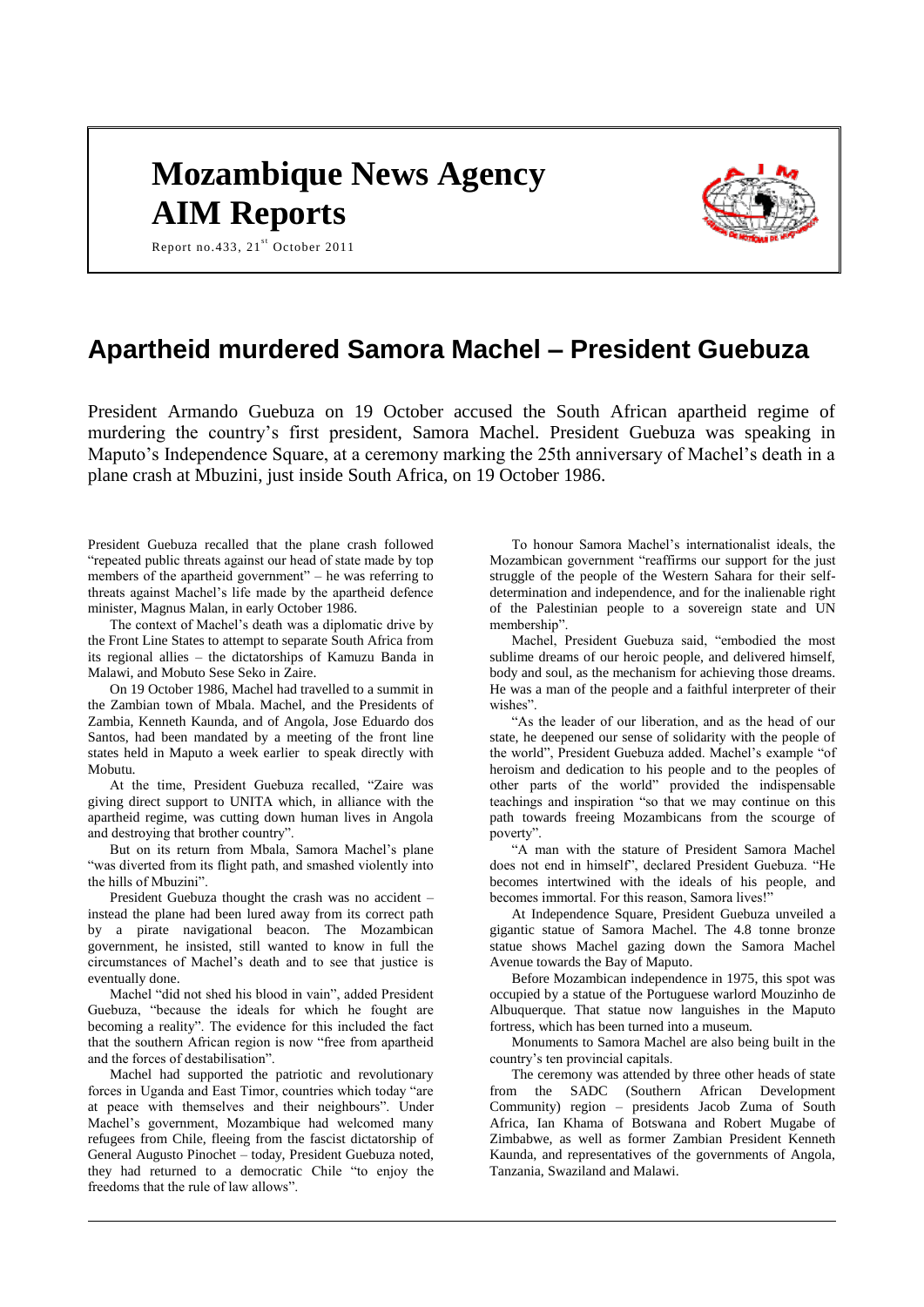## **Government and donors hold planning meeting**

The Mozambican government and the 19 donors and funding agencies that provide direct support to the state budget on 20 October concluded the annual planning meeting drawing up the Performance Assessment Framework (PAF) for 2012.

The PAF sets down indicators and targets for both the government and its partners. Complying with the PAF is a key factor in determining future budget support.

At the public session closing the planning meeting, the Minister of Development and Planning, Aiuba Cuereneia, said that the debate had been "frank and open" allowing the government and its partners to reach "consensual programming".

One result of these discussions was to cut the number of indicators in the government's PAF from 40 to 35. The donors also have indicators, concerned with such matters as the predictability of aid, and alignment with the government's own planning and budgetary systems.

Among the targets the government is expected to meet next year, Cuereneia said, is to raise the number of births that take place in health units to 63 per cent of the total, to ensure that at least 73 per cent of all six year old children are at school, and to bring the number of pupils per teacher in primary education to 62.

An additional 875 schools and health units are to be supplied with electricity through solar panels, and 19,432 rural water sources are to be built or rehabilitated.

Cuereneia stressed that the government is committed to the fight against corruption, through improving the working conditions of bodies such as the Attorney-General's Office and the Central Office for the Fight against Corruption (GCCC), both of which are now operating out of mew, modern premises.

The government has also sent to the country's parliament, the Assembly of the Republic, a package of anti-corruption legislation, which should be debated during the end of year parliamentary sitting. The draft legislation covers such matters as conflicts of interest, the declaration of assets owned by leading state figures, and protection for whistleblowers.

Cuereneia congratulated the partners for improvements this year in complying with the agreed timetable for disbursing their aid. But he stressed the need to ensure the predictability of funds, which was essential "for the effective implementation of the government's plans".

In particular, he urged the donors to inform the government in due time of the indicators on which the "variable tranche" depends. This arcane term refers to additional aid which the donors may or may not disburse, depending on whether the government has met certain indicators.

But the government does not yet know what these indicators are. Cuereneia urged the donors to agree this issue among themselves so that the government was not asked to meet different indicators for each of its donors.

Speaking for the 19 partners (known as the G-19, or Programme Aid Partners), the Canadian High Commissioner, Alain Latulippe, stressed the need for aid to show results. "All over the world, our taxpayers want results", he said.

He added that the donors were in full agreement with the government that the top priority for Mozambique remains the struggle against poverty.

Latulippe said that the "very complex international economic and financial situation" was posing "major

challenges in Europe and America to the way our governments express their international solidarity".

The Aide Memoire agreed at the meeting noted that Mozambique's GDP growth rate for this year is forecast at 7.2 per cent, rising to 7.5 per cent in 2012. The target for Mozambican exports this year is \$2.57 billion, and 50.5 per cent of this figure was attained by the end of the first half of the year.

Inflation from January to August stood at 3.7 per cent and is forecast to reach 8.4 per cent by the end of the year. The target for inflation in 2012 is 5.6 per cent. The Aide Memoire attributes the low inflation rate to the rise in the value of the Mozambican currency, the metical, and the rise in interest rates, arising from the government's restrictive monetary policy, and its measures to hold down the cost of living.

The available figures show that, in the first six months of the year, the government spent 23.4 billion meticais (about \$865 million) on the priority sectors for the struggle against poverty. This was 49.4 per cent of total state expenditure, excluding debt servicing and subsidies. Of this sum, 9.6 billion meticais was spent on the education and health services.

In percentage terms, the money spent on the priority sectors has fallen – the figure was 54.5 per cent in 2010 – and the government and its partners want to reverse this trend.

As for tax collection, the Aide Memoire noted that this is set to rise in the coming period by 0.5 per cent of GDP per year. The contribution of mega-projects to tax revenue had improved in 2011, the document noted, but still accounts for a very small proportion of the total tax take.

As for the subsidies introduced by the government to mitigate rises in the cost of living (notably fuel and flour subsidies), these will continue into 2012, but at the same level as this year. The total cost of the subsidies is put at 5.24 billion meticais.

The Aide Memoire also warned that certain targets set for 2011 are unlikely to be met. For instance, it is now impossible to test a new Land Information Management System. This is because the company that will design the system has not yet been hired, and its work will take an estimated nine months.

The target of having 73 per cent of all six year olds in primary school has not been met, and the current figure is 70 per cent. So the 73 per cent target is now included in the 2012 PAF.

The Mozambican judiciary has also under-performed. One of the governance targets for 2011 was that the number of cases brought to trial should increase by five per cent over the 2010 figure. But in fact, in the first six months of the year, only 26,182 cases were tried, compared with 26,419 cases in the same period of 2010.

The donors are also missing several of their targets – including the percentage of budget support that uses Mozambican financial reporting, auditing and procurement procedures.

## **Deputy Francisco Machambisse dies**

Francisco Machambisse, a deputy for Renamo, the largest opposition party in the Mozambican parliament, the Assembly of the Republic, died in Maputo on 9 October from an undisclosed disease.

Machambisse had represented the constituency of the central province of Sofala since the first multiparty elections in 1994, following the signing of the General Peace Agreement in Rome in 1992.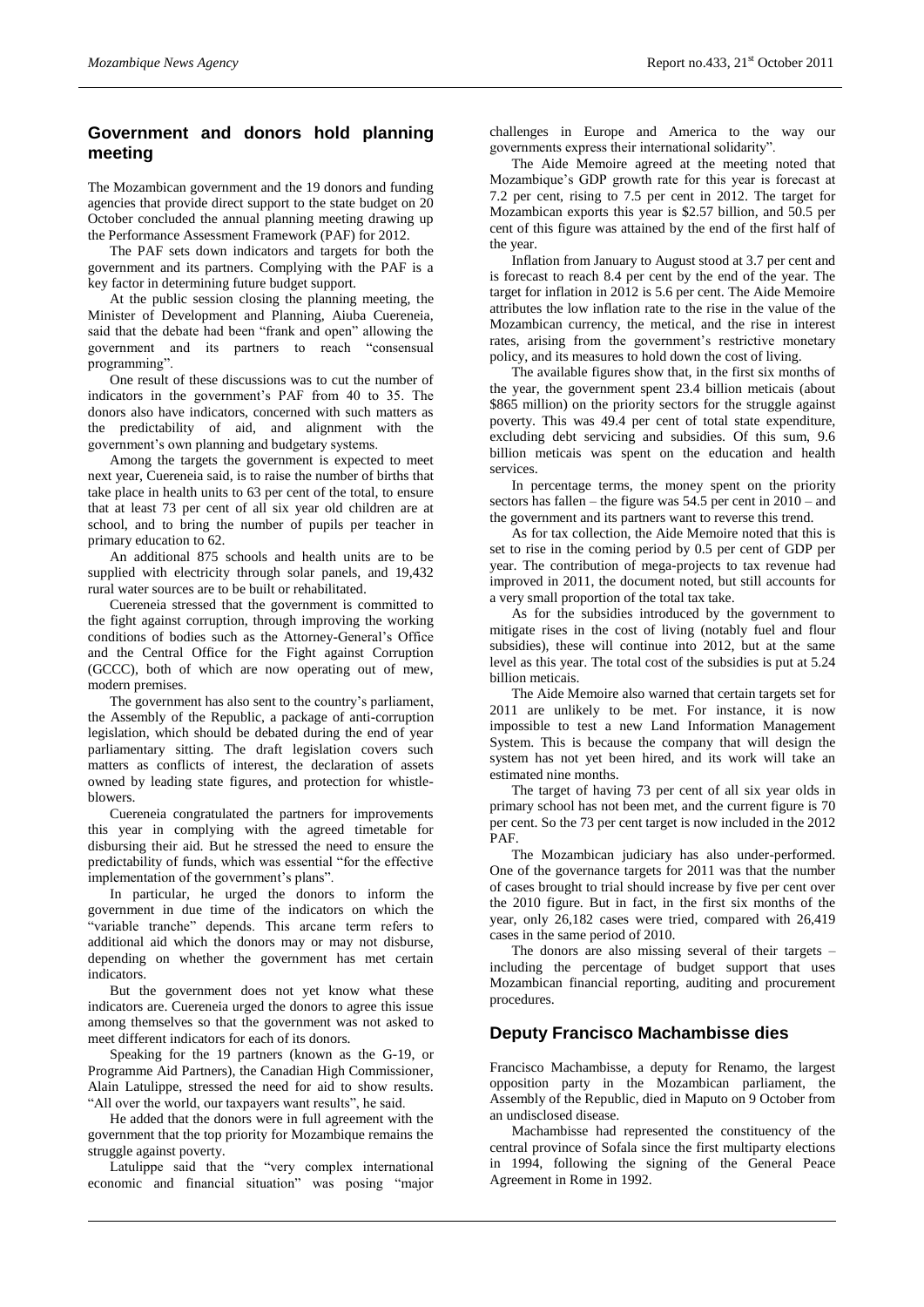## **Brazil willing to invest strategically**

Brazilian President Dilma Rousseff has declared that Brazil is to invest strategically in Mozambique to ensure sustainable development with reciprocal benefits for the two countries.

President Rousseff was speaking in Maputo on 19 October at a meeting with her Mozambican counterpart, Armando Guebuza.

President Rousseff added that more scholarships could be made available for Mozambican students to study in Brazilian universities. "We don't want to bring engineers and workers from Brazil, we want to guarantee that it is Mozambicans who develop their country", she said.

In the area of health care, President Rousseff said Brazil wants to see concrete steps taken so that a pharmaceutical plant financed by Brazil, and which will make generic antiretroviral drugs, begins to operate in Mozambique by the first quarter of next year. Access to cheap anti-retrovirals is key for the treatment of Mozambicans infected with HIV, the virus that causes AIDS. The latest statistics indicate that about 11.5 per cent of Mozambicans between the ages of 15 and 49 are HIV-positive.

"We want for other countries what we want for ourselves – respect, in which the sovereignty of the other country is taken into consideration", said President Rousseff. "We have to show that there is another form of relationship between equal countries. We have this responsibility".

#### **Aquapesca suspends prawn production**

Aquapesca, an aquaculture company based in the district of Inhassunge, in the central province of Zambezia, has indefinitely suspended prawn production following an outbreak of White Spot Syndrome (WSS) in the ecosystem of the Bons Sinais River. The company will terminate the contracts of their 800 workers.

WSS is a contagious disease to penaeid prawns and is caused by the white spot syndrome virus (WSSV).

The outbreak of the virus in September led to the mass death of prawns farmed by Aquapesca.

Aquapesca sent samples to the laboratory at the University of Arizona, in the United States, the main reference for shrimp and prawn pathology, which confirmed the outbreak. This led to the adoption of biosafety measures as established by Office International des Epizooties (OIE).

WSS was first reported in Taiwan and the People's Republic of China (PRC) in 1992. Subsequently, it spread throughout Asia, America, and to almost all major shrimp and prawn farming countries.

Until recently, Mozambique, Madagascar and Australia were the only areas declared free of the virus (which is notifiable to the World Organisation for Animal Health). Indeed, this is one of the reasons that led Aquapesca to set up its business in Inhassunge in 1994.

Over the last 17 years, Aquapesca has developed 350 hectares of shrimp farm ponds, five quality control and pathology laboratories and a shrimp processing plant, which passed an inspection carried out by a team of experts from the European Union.

Since its establishment in Mozambique, Aquapesca (a company with French interests) has invested about \$50 million.

*\_\_\_\_\_\_\_\_\_\_\_\_\_\_\_\_\_\_\_\_\_\_\_\_\_\_\_\_\_\_\_\_\_\_\_\_\_\_\_\_\_\_\_\_*

*This is a condensed version of the AIM daily news service – for details contact [aim@aim.org.mz](mailto:aim@aim.org.mz)*

## **Zambezia fails to reach bilharzia treatment goals**

A recent campaign in the central province of Zambezia to treat children with the debilitating disease bilharzia has failed to meet its targets due to people reacting badly against the drug used. In the provincial capital Quelimane treatment coverage remains below 15 per cent.

The Minister of Health, Alexandre Manguele, on 17 October at the opening of a meeting in Maputo on maternal and child health, said that the campaign was not well run and called for improved dialogue to meet the planned objectives.

The province's chief medical officer, Joana Nachaque, who is participating in the five day meeting, explained that the campaign, which took place between 23 and 30 September, failed in the districts of Nicoadala, Ouelimane and Morrumbala.

Nachaque stated that the campaign failed because some people reacted badly to the anti-bilharzia drug, which caused nausea and vomiting.

She said that another attempt will be made this week to cover the areas. This is planned to reach 80 per cent of the target group in Quelimane city and 75 per cent in Nicoadala. The target group is children aged between five and 15 years old.

Nachaque lamented that the bad reaction to the drug had scared away parents. In response, the health authorities are launching an information campaign to explain the dangers posed by bilharzia and the fact that the drug's side effects can be mitigated by the children eating some food prior to receiving the treatment.

Bilharzia is endemic through most of Africa. In Mozambique, 43 per cent of the population have the parasite in their bodies.

Bilharzia is a chronic and debilitating disease that can damage internal organs, cause infertility and hinder the mental development of children. Its socio-economic impact is thought to be second only to that of malaria.

## **Government to hire 7,300 teachers**

The Mozambican government plans to hire 7,300 teachers next year, with most being employed to work in primary schools, particularly in the most populated provinces such as Nampula and Zambezia.

Cited in the daily newspaper "Noticias", Maria Celeste Onions, head of human resources at the Ministry of Education, explained that this figure is based on the sector's Strategic Plan indicators, and seeks to bring down the pupil/teacher ratio.

Figures released earlier this year show that the pupil/teacher ratio in first level primary education (EP1 - first to fifth grades) fell from 67 in 2009 to 65.8 in 2010. In 2008 the ratio had been one teacher per 71 pupils.

Despite this improvement, the figures are far from reaching the desired ratio of 30 pupils per teacher.

Currently, the Ministry of Education employs over 147,000 people across the country, including teaching and non-teaching staff.

However, at least 2,216 employees died from HIV/AIDS over the last three years, leaving 7,836 orphans.

Zambezia was the most affected province with 537 deaths, followed by Sofala with 235 deaths. Maputo, the Mozambican capital reported 69 deaths.

At present, the Ministry of Education has 1,999 employees living with the HIV virus; of this number 1,738 are taking antiretroviral drugs (ARVs).